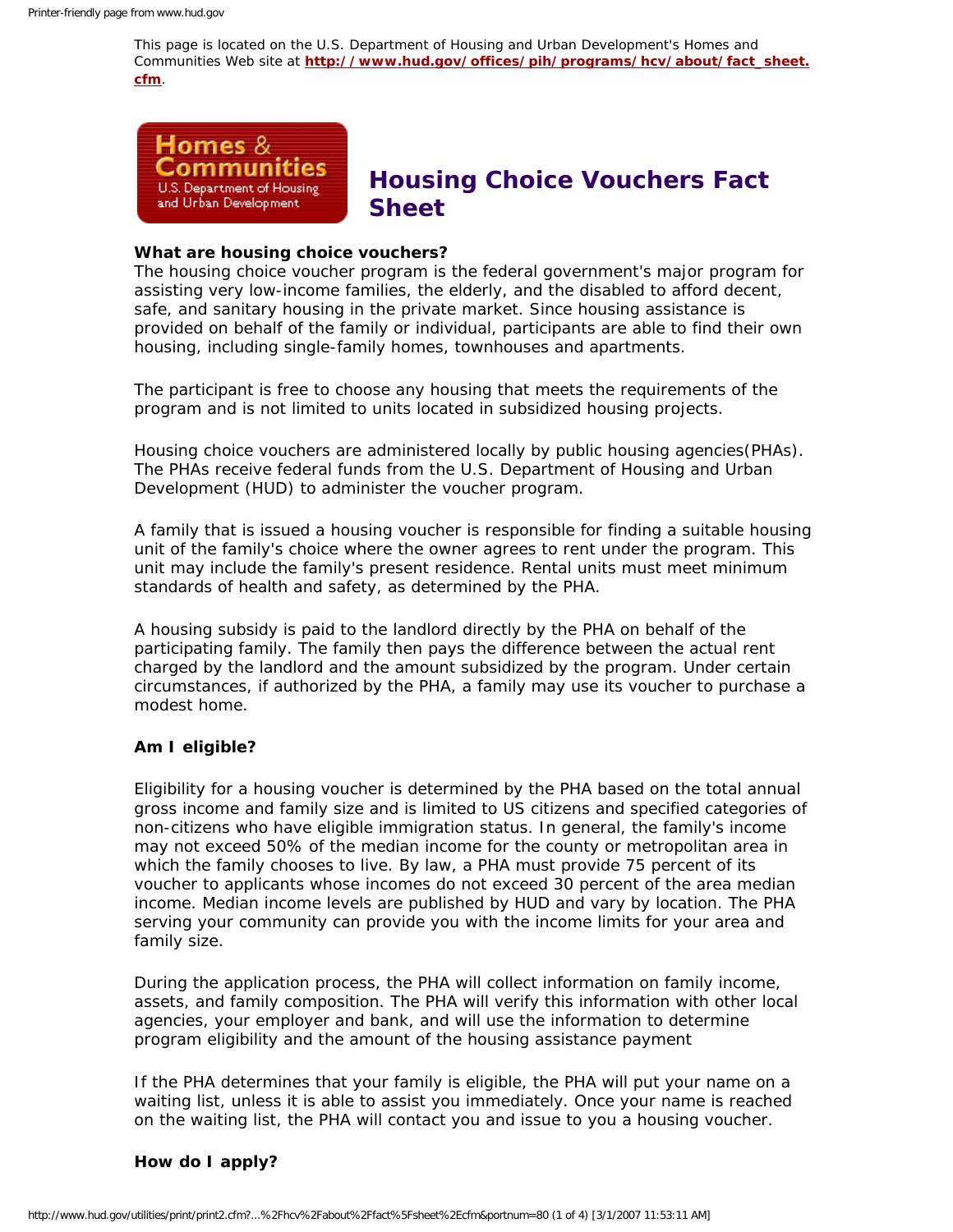If you are interested in applying for a voucher, contact the local PHA. For further assistance, please contact the HUD Office nearest to you.

# **Local preferences and waiting list - what are they and how do they affect me?**

Since the demand for housing assistance often exceeds the limited resources available to HUD and the local housing agencies, long waiting periods are common. In fact, a PHA may close its waiting list when it has more families on the list than can be assisted in the near future.

PHAs may establish local preferences for selecting applicants from its waiting list. For example, PHAs may give a preference to a family who is (1) homeless or living in substandard housing, (2) paying more than 50% of its income for rent, or (3) involuntarily displaced. Families who qualify for any such local preferences move ahead of other families on the list who do not qualify for any preference. Each PHA has the discretion to establish local preferences to reflect the housing needs and priorities of its particular community.

## **Housing vouchers - how do they function?**

The housing choice voucher program places the choice of housing in the hands of the individual family. A very low-income family is selected by the PHA to participate is encouraged to consider several housing choices to secure the best housing for the family needs. A housing voucher holder is advised of the unit size for which it is eligible based on family size and composition.

The housing unit selected by the family must meet an acceptable level of health and safety before the PHA can approve the unit. When the voucher holder finds a unit that it wishes to occupy and reaches an agreement with the landlord over the lease terms, the PHA must inspect the dwelling and determine that the rent requested is reasonable.

The PHA determines a payment standard that is the amount generally needed to rent a moderately-priced dwelling unit in the local housing market and that is used to calculate the amount of housing assistance a family will receive. However the payment standard does not limit and does not affect the amount of rent a landlord may charge or the family may pay. A family which receives a housing voucher can select a unit with a rent that is below or above the payment standard. The housing voucher family must pay 30% of its monthly adjusted gross income for rent and utilities, and if the unit rent is greater than the payment standard the family is required to pay the additional amount. By law, whenever a family moves to a new unit where the rent exceeds the payment standard, the family may not pay more than 40 percent of its adjusted monthly income for rent.

#### **The rent subsidy**

The PHA calculates the maximum amount of housing assistance allowable. The maximum housing assistance is generally the lesser of the payment standard minus 30% of the family's monthly adjusted income or the gross rent for the unit minus 30% of monthly adjusted income

#### **Can I move and continue to receive housing choice voucher assistance?**

A family's housing needs change over time with changes in family size, job locations, and for other reasons. The housing choice voucher program is designed to allow families to move without the loss of housing assistance. Moves are permissible as long as the family notifies the PHA ahead of time, terminates its existing lease within the lease provisions, and finds acceptable alternate housing.

Under the voucher program, new voucher-holders may choose a unit anywhere in the United States if the family lived in the jurisdiction of the PHA issuing the voucher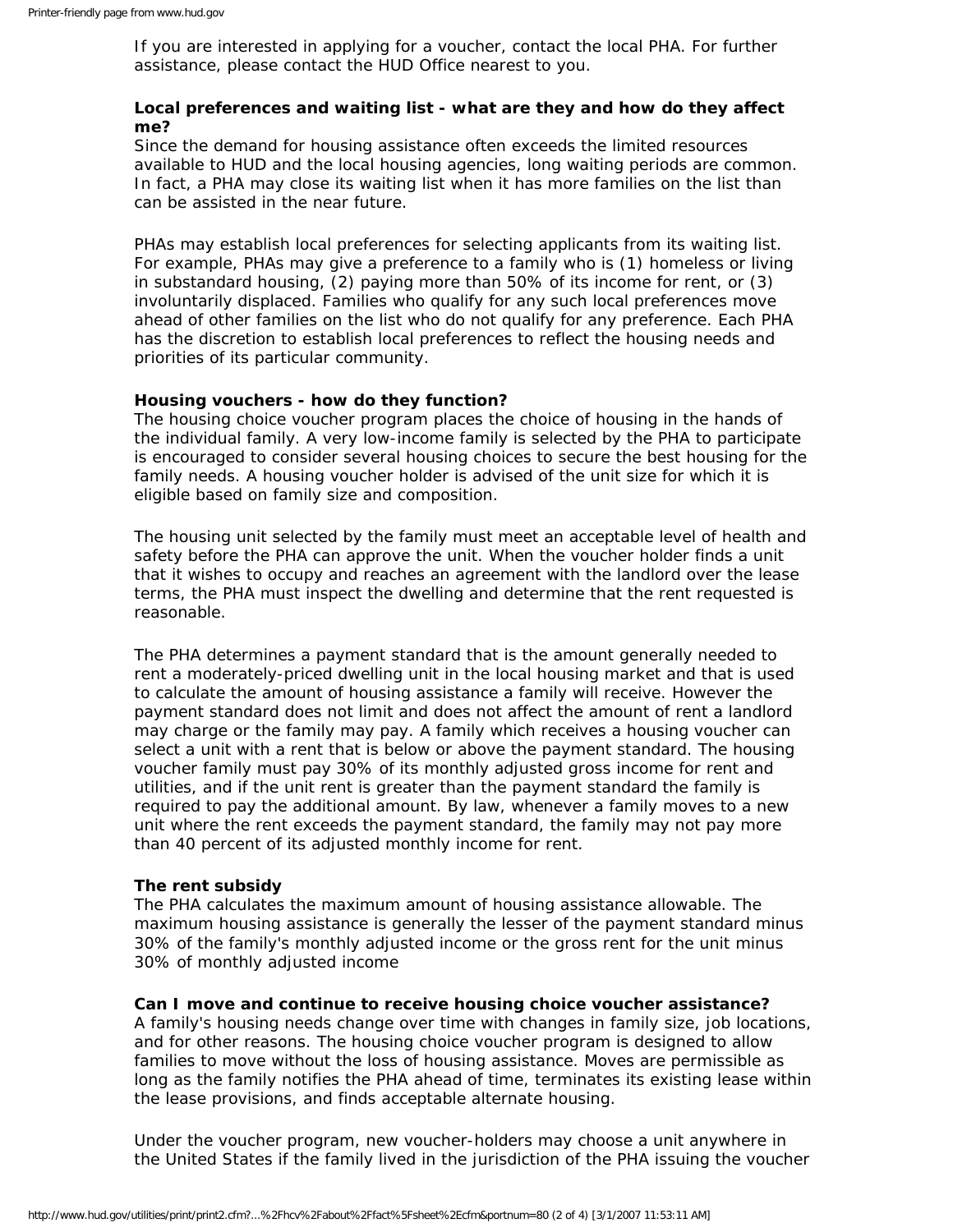when the family applied for assistance. Those new voucher-holders not living in the jurisdiction of the PHA at the time the family applied for housing assistance must initially lease a unit within that jurisdiction for the first twelve months of assistance. A family that wishes to move to another PHA's jurisdiction must consult with the PHA that currently administers its housing assistance to verify the procedures for moving.

# **Roles - the tenant, the landlord, the housing agency and HUD**

Once a PHA approves an eligible family's housing unit, the family and the landlord sign a lease and, at the same time, the landlord and the PHA sign a housing assistance payments contract that runs for the same term as the lease. This means that everyone -- tenant, landlord and PHA -- has obligations and responsibilities under the voucher program.

**Tenant's Obligations:** When a family selects a housing unit, and the PHA approves the unit and lease, the family signs a lease with the landlord for at least one year. The tenant may be required to pay a security deposit to the landlord. After the first year the landlord may initiate a new lease or allow the family to remain in the unit on a month-to-month lease.

When the family is settled in a new home, the family is expected to comply with the lease and the program requirements, pay its share of rent on time, maintain the unit in good condition and notify the PHA of any changes in income or family composition.

**Landlord's Obligations:** The role of the landlord in the voucher program is to provide decent, safe, and sanitary housing to a tenant at a reasonable rent. The dwelling unit must pass the program's housing quality standards and be maintained up to those standards as long as the owner receives housing assistance payments. In addition, the landlord is expected to provide the services agreed to as part of the lease signed with the tenant and the contract signed with the PHA.

**Housing Authority's Obligations:** The PHA administers the voucher program locally. The PHA provides a family with the housing assistance that enables the family to seek out suitable housing and the PHA enters into a contract with the landlord to provide housing assistance payments on behalf of the family. If the landlord fails to meet the owner's obligations under the lease, the PHA has the right to terminate assistance payments. The PHA must reexamine the family's income and composition at least annually and must inspect each unit at least annually to ensure that it meets minimum housing quality standards.

**HUD's Role:** To cover the cost of the program, HUD provides funds to allow PHAs to make housing assistance payments on behalf of the families. HUD also pays the PHA a fee for the costs of administering the program. When additional funds become available to assist new families, HUD invites PHAs to submit applications for funds for additional housing vouchers. Applications are then reviewed and funds awarded to the selected PHAs on a competitive basis. HUD monitors PHA administration of the program to ensure program rules are properly followed.

# **Additional Information and other subsidy programs**

For additional information about the voucher program, contact either the local PHA serving your community or the Office of Public Housing within your local HUD office. There may be a long wait for assistance under the housing voucher program. If the PHA also administers the public housing program,applicants for the housing choice voucher program may also ask to be placed on the waiting list for the public housing program. HUD also administers other subsidized programs and you may obtain a list of programs in your area from the Office of Housing at your local HUD office.